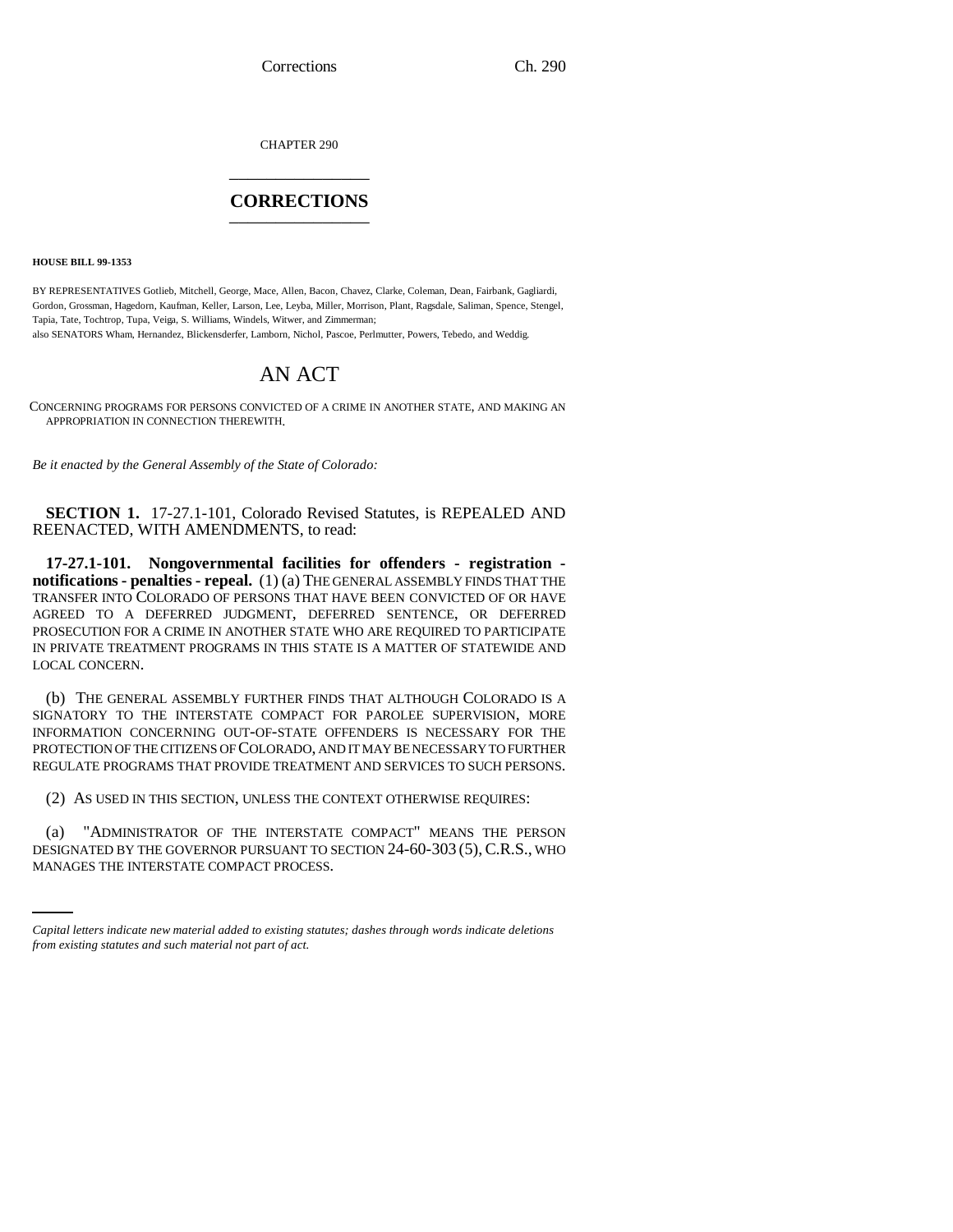### (b) "CHIEF LAW ENFORCEMENT OFFICIAL" MEANS:

(I) IF A FACILITY OF A PRIVATE TREATMENT PROGRAM IS LOCATED WITHIN A MUNICIPALITY, THE CHIEF OF POLICE OF SUCH MUNICIPALITY;

(II) IF A FACILITY OF A PRIVATE TREATMENT PROGRAM IS LOCATED WITHIN A CITY AND COUNTY, THE MANAGER OF SAFETY OF SUCH CITY AND COUNTY OR OTHER PERSON WITH SUCH DUTIES; AND

(III) IF A FACILITY OF A PRIVATE TREATMENT PROGRAM IS NOT LOCATED WITHIN A MUNICIPALITY OR CITY AND COUNTY, THE COUNTY SHERIFF OF THE COUNTY WHERE THE FACILITY IS LOCATED.

(c) "INTERSTATE COMPACT" MEANS THE "UNIFORM ACT FOR OUT-OF-STATE PAROLEE SUPERVISION", PART 3 OF ARTICLE 60 OF TITLE 24, C.R.S.

(d) "PRIVATE TREATMENT PROGRAM" MEANS ANY RESIDENTIAL PROGRAM THAT PROVIDES SERVICES, TREATMENT, REHABILITATION, OR CRIMINAL HISTORY-RELATED TREATMENT FOR SUPERVISED PERSONS BUT DOES NOT INCLUDE A PRIVATE CONTRACT PRISON FACILITY, A PRISON FACILITY OPERATED BY A POLITICAL SUBDIVISION OF THE STATE, A FACILITY PROVIDING TREATMENT FOR THE MENTALLY ILL OR DEVELOPMENTALLY DISABLED, OR A COMMUNITY CORRECTIONS PROGRAM ESTABLISHED PURSUANT TO ARTICLE 27 OF THIS TITLE.

(e) "SENDING STATE" SHALL HAVE THE SAME MEANING AS IN THE INTERSTATE COMPACT.

(f) "SUPERVISED PERSON" MEANS A PERSON EIGHTEEN YEARS OF AGE OR OLDER WHO IS ADJUDICATED OR CONVICTED OF OR HAS AGREED TO A DEFERRED JUDGMENT, DEFERRED SENTENCE, OR DEFERRED PROSECUTION FOR A CRIME IN ANOTHER STATE BUT IS UNDER THE SUPERVISION OF A PROBATION OFFICER OR PAROLE OFFICER IN COLORADO PURSUANT TO THE INTERSTATE COMPACT.

(g) "SUPERVISING PERSON" MEANS A PERSON CHARGED WITH ON- SITE SUPERVISION OF PERSONS AT A PRIVATE TREATMENT PROGRAM.

(h) "UNSUPERVISED PERSON" MEANS A PERSON EIGHTEEN YEARS OF AGE OR OLDER WHO, ALTHOUGH NOT UNDER THE JURISDICTION OF A PROBATION OFFICER OR PAROLE OFFICER IN COLORADO, IS ADJUDICATED OR CONVICTED OF OR HAS AGREED TO A DEFERRED JUDGMENT, DEFERRED SENTENCE, OR DEFERRED PROSECUTION FOR A CRIME OUTSIDE OF THE STATE OF COLORADO AND IS DIRECTED TO ATTEND A PRIVATE TREATMENT PROGRAM IN COLORADO BY ANY COURT, DEPARTMENT OF CORRECTIONS, STATE BOARD OF PAROLE, PROBATION DEPARTMENT, PAROLE DIVISION, ADULT DIVERSION PROGRAM, OR ANY OTHER SIMILAR ENTITY OR PROGRAM IN A STATE OTHER THAN COLORADO.

(3) (a) IN ORDER TO ENSURE UNIFORMITY AND CONSISTENCY, THE SENDING STATE SHALL BE IN COMPLIANCE WITH 24-60-303 (1), C.R.S., OR THE COMMISSIONER SHALL REJECT THE PLACEMENT OF THE SUPERVISED PERSON PURSUANT TO SUBSECTION (6) OF THIS SECTION.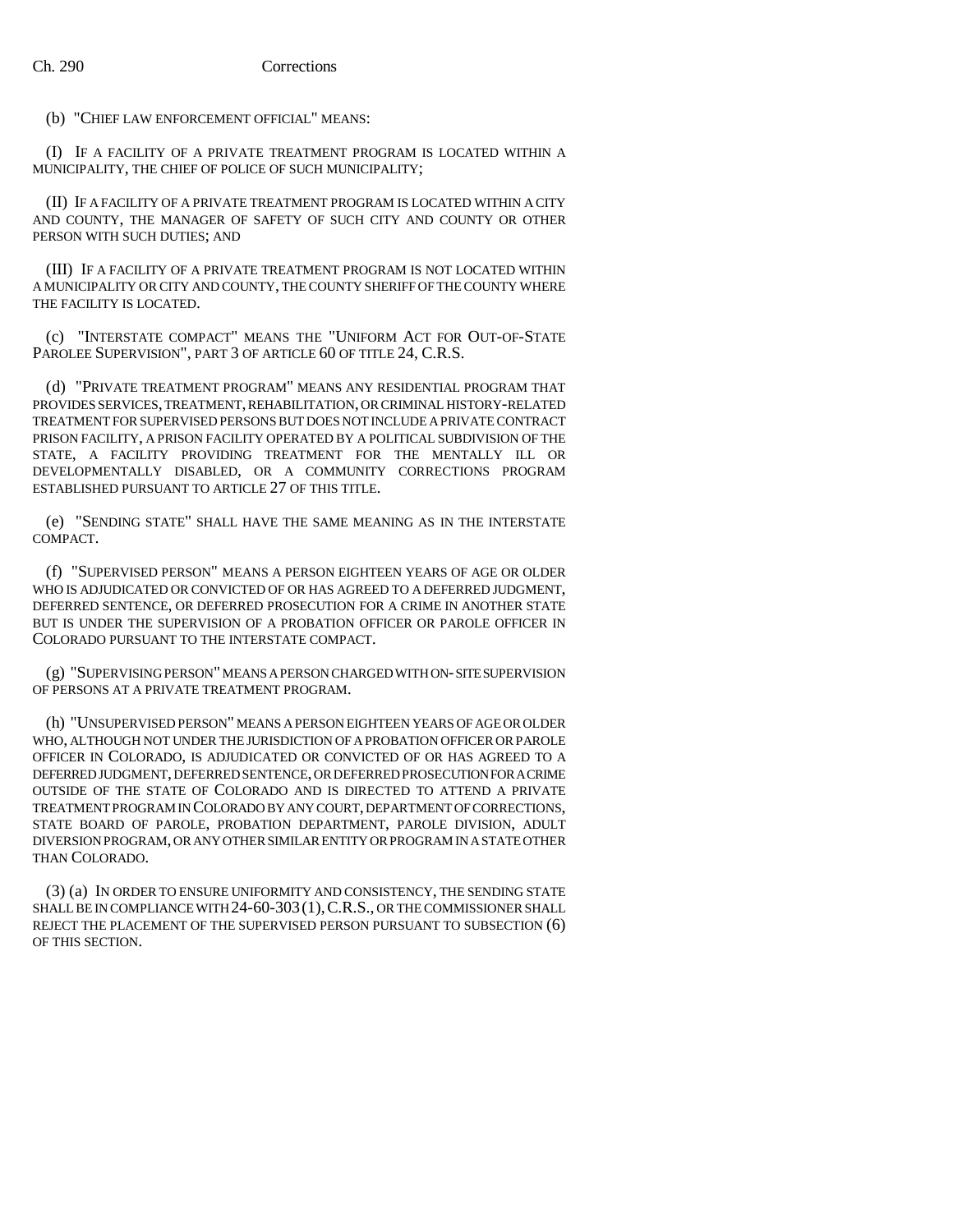#### Corrections Ch. 290

(b) A SENDING STATE SHALL NOT PERMIT OR ENCOURAGE TRAVEL OF A SUPERVISED PERSON TO THE STATE OF COLORADO WITHOUT WRITTEN NOTIFICATION FROM THE COMMISSIONER OF ACCEPTANCE OF THE SUPERVISED PERSON INTO A PRIVATE TREATMENT PROGRAM.

(c) ANY REQUEST FOR PLACEMENT IN A PRIVATE TREATMENT PROGRAM FROM A SENDING STATE SHALL CONTAIN WRITTEN JUSTIFICATION AS TO WHY TREATMENT IN THE STATE OF COLORADO IS PREFERABLE OR MORE BENEFICIAL THAN TREATMENT IN THE SENDING STATE.

(4) NO PRIVATE TREATMENT PROGRAM IN COLORADO SHALL ADMIT OR ACCEPT A SUPERVISED OR UNSUPERVISED PERSON INTO THE PROGRAM UNLESS THE SUPERVISED OR UNSUPERVISED PERSON HAS SIGNED A WAIVER THAT AUTHORIZES THE RELEASE OF CONFIDENTIAL INFORMATION.

(5) NO PRIVATE TREATMENT PROGRAM IN COLORADO SHALL ADMIT OR ACCEPT A SUPERVISED OR UNSUPERVISED PERSON INTO THE PROGRAM UNLESS THAT PROGRAM:

(a) IS REGISTERED WITH THE ADMINISTRATOR OF THE INTERSTATE COMPACT;

(b) IF THE PERSON IS UNSUPERVISED, HAS NOTIFIED THE ADMINISTRATOR OF THE INTERSTATE COMPACT OF THE FOLLOWING INFORMATION FOR EACH SUCH UNSUPERVISED PERSON:

(I) NAME, DATE AND PLACE OF BIRTH, AND SOCIAL SECURITY NUMBER;

(II) COMPLETE CRIMINAL HISTORY OF THE PERSON AS SHOWN BY A NATIONAL CRIMINAL INFORMATION CHECK;

(III) NAME AND ADDRESS OF ANY COURT, DEPARTMENT, BOARD OF PAROLE, PROBATION DEPARTMENT, PAROLE DIVISION, ADULT DIVERSION PROGRAM, OR OTHER SIMILAR ENTITY OR PROGRAM HAVING JURISDICTION OVER THE PERSON; AND

(IV) TERMS AND CONDITIONS UNDER WHICH THE PERSON IS REQUIRED OR DIRECTED TO ATTEND THE PROGRAM; AND

(c) IF THE PERSON IS SUPERVISED, HAS CONFIRMED THAT THE SENDING STATE HAS PROVIDED ALL INFORMATION CONCERNING THE SUPERVISED PERSON REQUIRED BY THE INTERSTATE COMPACT TO THE ADMINISTRATOR OF THE INTERSTATE COMPACT.

(6) (a) PURSUANT TO CRITERIA ESTABLISHED BY THE INTERSTATE COMPACT, THE ADMINISTRATOR OF THE INTERSTATE COMPACT SHALL EITHER ACCEPT OR REJECT THE PLACEMENT OF THE SUPERVISED PERSON IN THE PRIVATE TREATMENT PROGRAM.

(b) FOR ALL UNSUPERVISED PERSONS AND FOR SUPERVISED PERSONS THAT THE ADMINISTRATOR OF THE INTERSTATE COMPACT ACCEPTS FOR PLACEMENT IN A PRIVATE TREATMENT PROGRAM, THE ADMINISTRATOR SHALL IMMEDIATELY NOTIFY THE APPROPRIATE CHIEF LAW ENFORCEMENT OFFICIAL AND THE DIRECTOR OF THE COLORADO BUREAU OF INVESTIGATION.

(c) NOT MORE THAN THIRTY DAYS AFTER THE EFFECTIVE DATE OF THIS SECTION,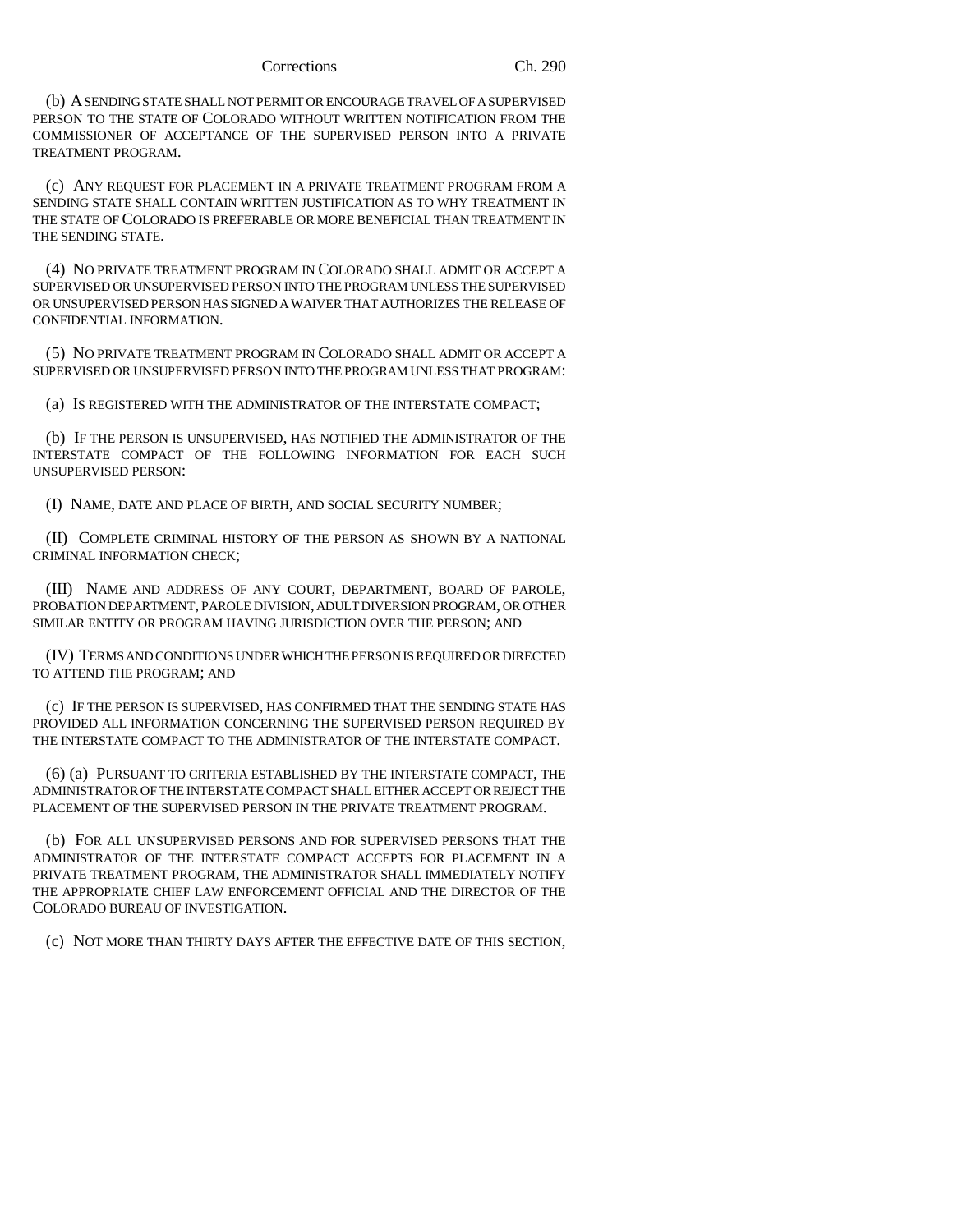## Ch. 290 Corrections

AS AMENDED, THE COMMISSIONER SHALL NOTIFY ALL OTHER PARTIES TO THE INTERSTATE COMPACT OF THE REQUIREMENTS OF THIS SECTION RELATING TO SUPERVISED PERSONS.

(7) BY WRITTEN POLICY, A LOCAL LAW ENFORCEMENT AGENCY SHALL REQUIRE A SUPERVISED OR UNSUPERVISED PERSON TO PHYSICALLY APPEAR AT THE LOCAL LAW ENFORCEMENT AGENCY FOR FINGERPRINTING AND PHOTOGRAPHING.

(8) (a) THE PRIVATE TREATMENT PROGRAM SHALL IMMEDIATELY NOTIFY THE CHIEF LAW ENFORCEMENT OFFICIAL WHERE THE PROGRAM IS LOCATED AND, IF SUPERVISED, THE PERSON'S PROBATION OR PAROLE OFFICER WHENEVER ANY PERSON DIRECTED TO APPEAR IN A FACILITY OPERATED BY THE PROGRAM FAILS TO APPEAR OR IS ABSENT WITHOUT AUTHORITY.

(b) THE PRIVATE TREATMENT PROGRAM SHALL NOTIFY THE CHIEF LAW ENFORCEMENT OFFICIAL WHERE THE PROGRAM IS LOCATED AND, IF SUPERVISED, THE PERSON'S PROBATION OR PAROLE OFFICER AT LEAST SEVEN DAYS PRIOR TO THE RELEASE OF ANY PERSON PLACED IN SUCH PROGRAM.

(9) (a) ANY PRIVATE TREATMENT PROGRAM OR SUPERVISING PERSON THAT VIOLATES THIS SECTION COMMITS A MISDEMEANOR. UPON A FIRST CONVICTION, THE PRIVATE TREATMENT PROGRAM OR SUPERVISING PERSON SHALL BE PUNISHED BY A FINE OF FIVE HUNDRED DOLLARS. UPON A SECOND CONVICTION, A PRIVATE TREATMENT PROGRAM OR SUPERVISING PERSON SHALL BE PUNISHED BY A FINE OF ONE THOUSAND DOLLARS. UPON A THIRD OR SUBSEQUENT CONVICTION, A PRIVATE TREATMENT PROGRAM OR SUPERVISING PERSON SHALL BE PUNISHED BY A FINE OF FIVE THOUSAND DOLLARS.

(b) EACH FAILURE TO COMPLY WITH A PROVISION OF THIS SECTION BY A PRIVATE TREATMENT PROGRAM OR SUPERVISING PERSON RELATING TO A DIFFERENT PERSON CONSTITUTES A SEPARATE VIOLATION.

(10) (a) IN ADDITION TO ANY OTHER DUTIES, THE ADMINISTRATOR OF THE INTERSTATE COMPACT MAY PROMULGATE RULES GOVERNING UNSUPERVISED PERSONS INCLUDING BUT NOT LIMITED TO THEIR IDENTIFICATION.

(b) IN ADDITION TO ANY OTHER DUTIES, THE DEPARTMENTS REFERENCED IN SECTION 16-11.5-102 (1), C.R.S., SHALL DEVELOP PROPOSED LEGISLATION GOVERNING THE REGULATION OF PRIVATE TREATMENT FACILITIES.

(11) NOTHING IN THIS SECTION SHALL BE DEEMED TO PROHIBIT ANY UNIT OF LOCAL GOVERNMENT, AS DEFINED IN SECTION 17-27-102 (8), FROM ENACTING ORDINANCES AND REGULATIONS CONCERNING THE LICENSING OF PRIVATE TREATMENT PROGRAMS LOCATED WITHIN THEIR JURISDICTION AND PROVIDING FOR THE PUNISHMENT FOR THE OPERATION OF UNLICENSED PRIVATE TREATMENT PROGRAMS.

(12) THIS SECTION IS REPEALED, EFFECTIVE JULY 1, 2001.

**SECTION 2. Appropriation - adjustment in 1999 long bill.** (1) In addition to any other appropriation, there is hereby appropriated, out of any moneys in the general fund not otherwise appropriated, to the department of corrections, for the